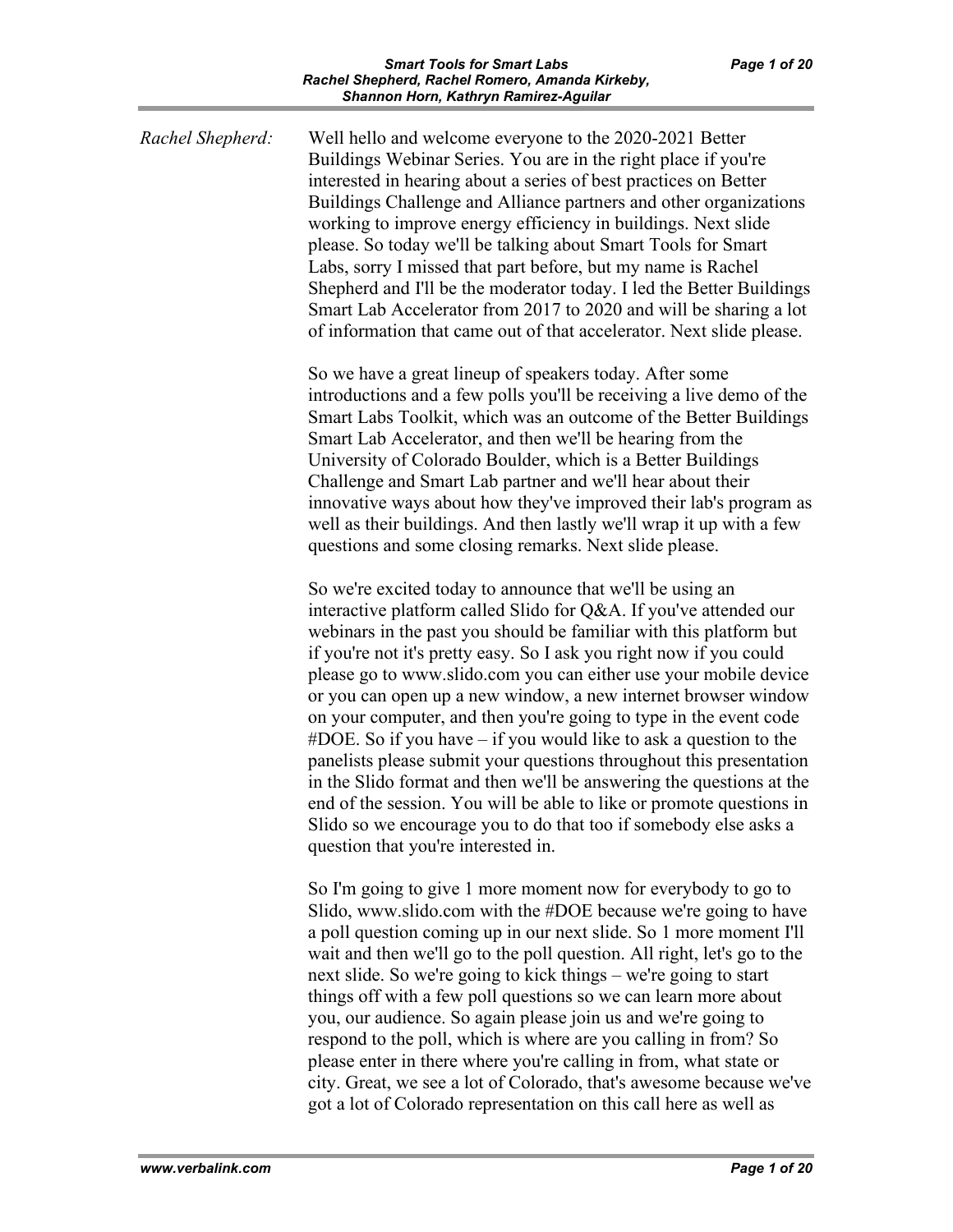North Carolina and Chicago; that's great. Atlanta is holding us down here, awesome, New Mexico, Maryland, New Jersey, we're all over the place. Is there some west coast representation? Toronto, that's awesome, awesome. North Carolina again, Boston, that's great. All right, I see Oregon out there, awesome.

All right, well make sure to please keep Slido up either on your phone or computer because we'll be asking more questions in a moment. So let's go to the next slide and we'll talk about kind of the framework here  $-$  oh, sorry. So the next question is what is your position within your institution? What is the position here that brought you to learning about Smart Labs? We've got industrial hygienist and EH&S staff, other, which is currently the top one, energy auditing professional, executive leader, industrial hygienist, lab or facilities manager, researcher, architect and engineer. All right, we've got other as the highest one so that means that we need to work on our categories a little bit, but the second one is energy auditing professional, which will be great for this discussion as well as architect and engineer and executive leader.

All right, well thank you guys for submitting that and let's move onto the next one. Okay, so we'd love to hear from you why are you interested in this webinar today? Why have you joined it? Is it to learn more about safety and indoor environmental health, is it for energy and cost savings, resilience strategies? I know a lot of our critical loads in our campuses are related to laboratory and laboratory emissions, institution-wide sustainability goals, tools that will help with laboratories. It looks like energy and cost savings is way high up there, which is great because we'll be talking about that today; that's our main mission here, but also sustainability and institution-wide sustainability programs. I think laboratories play a key role in that so that's great that that's another goal kind of coming in second here as well as some of the tools that could help you with your sustainability programs, which energy and cost savings could help with. All right, well thanks again for participating in the poll and please make sure that you keep Slido up for polls that we have later in the webinar.

All right, so I'm going give some context for the webinar today that will help you understand kind of particularly the Smart Labs Toolkit as well as CU Boulder and a lot of the success and progress that they are making towards – with their lab program and buildings I'm excited to announce the results of the Better Buildings Smart Lab Accelerator. For 3 years now 17 lab partners across 9 million square feet of lab buildings have worked to develop standardized approaches for overcoming barriers in energy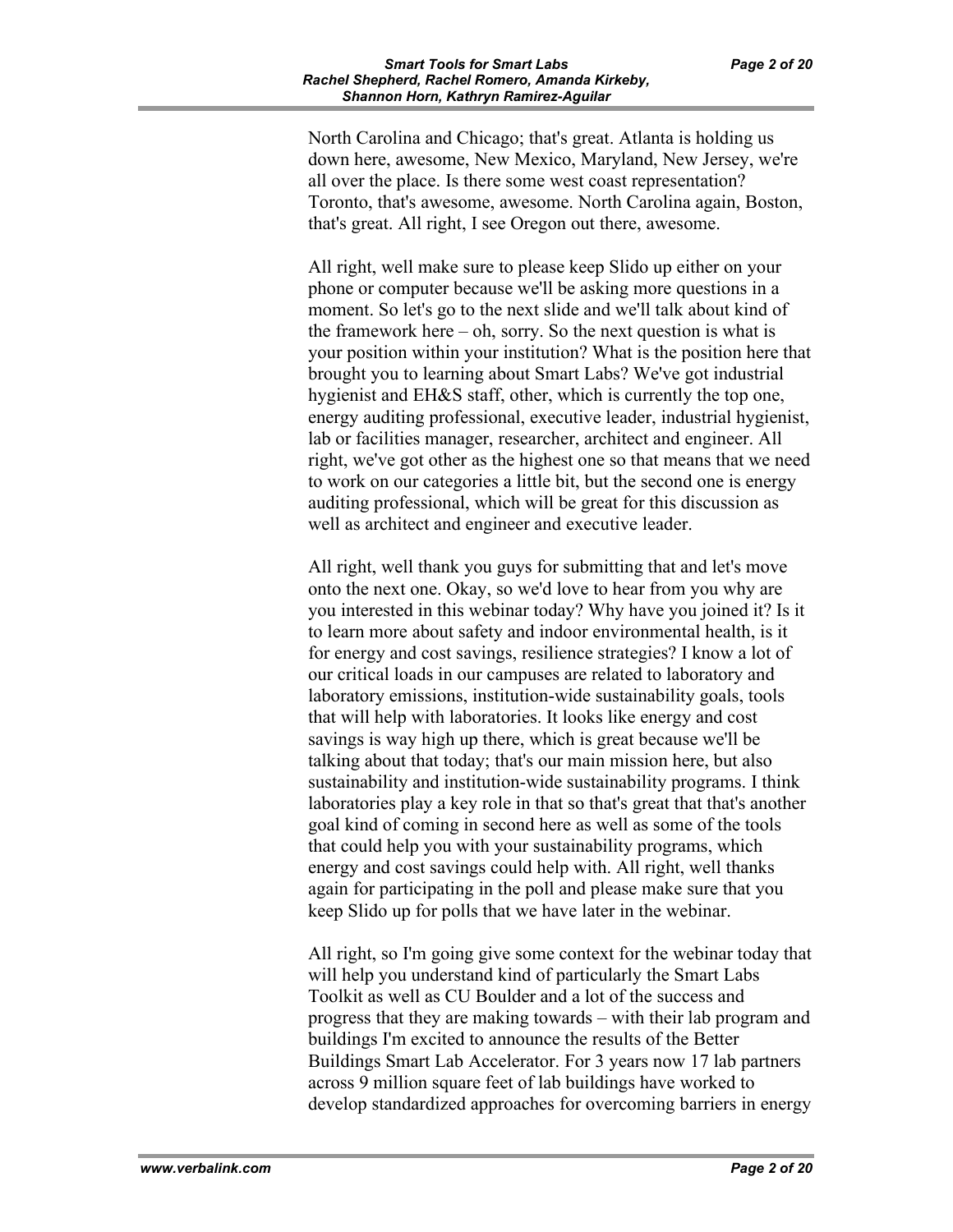efficiencies in labs. I think when we first embarked on this journey to do a deep dive into labs we knew there was a lot of opportunity but we didn't really know what to expect coming out of this and so we were pleasantly surprised with all the results and the progress that our partners have made as well as the Smart Toolkit that came out of it.

So partners saved about 103 billion BTUs altogether and realized an average portfolio improvement of 11 percent. The Accelerator's goal was to kick off or accelerate partners' progress towards a 20 percent reduction over 10 years and partners are currently on track to surpass that goal, which is really exciting. And so I think the million dollar question out here is how did they do it? How did they get all the energy savings and improvements? And the answer is that there's a lot of different ways that they did it, there's no silver bullet, but the Smart Labs Toolkit is kind of a hub of information that was developed by experts, industry leaders such as University of California Irvine, and our partners to help other organizations and stakeholders work together to improve their laboratories. Next slide please.

So we have a great list of speakers today. I will introduce them when they come up but we have 2 staff members from the National Renewable Energy Labs, Rachel Romero and Amanda Kirkeby so they'll be speaking first and then we'll hear from University of Colorado Boulder from Shannon Horn and Kathy Ramirez-Aguilar. Next slide please.

All right, so I think we have another poll coming so if you could please go to www.slido.com if you haven't already and do #DOE and we'll pull up our next poll. So the question is what types of tools would you find helpful in implementing a Smart Labs program? And I know we haven't introduced what a Smart Labs program is for those who may not be familiar with it but it's definitely improving the efficiency and safety in your lab so what are some tools that will help you with the efficiency and safety in your labs? So I see the highest one right now is guides on outlining best practices and that certainly – we have some of that and would love to build on that more with input from all of you out there working on laboratories. Worksheets and calculators to guide facility assessments, that's coming in second and that would be I can imagine very helpful, especially for energy auditors and other folks looking for opportunities in labs to improve safety or to improve energy efficiency and maintain our improved safety. I see partner case studies, about 50 percent of folks that makes a lot of sense to, as well as training and videos. So I'll give 1 more moment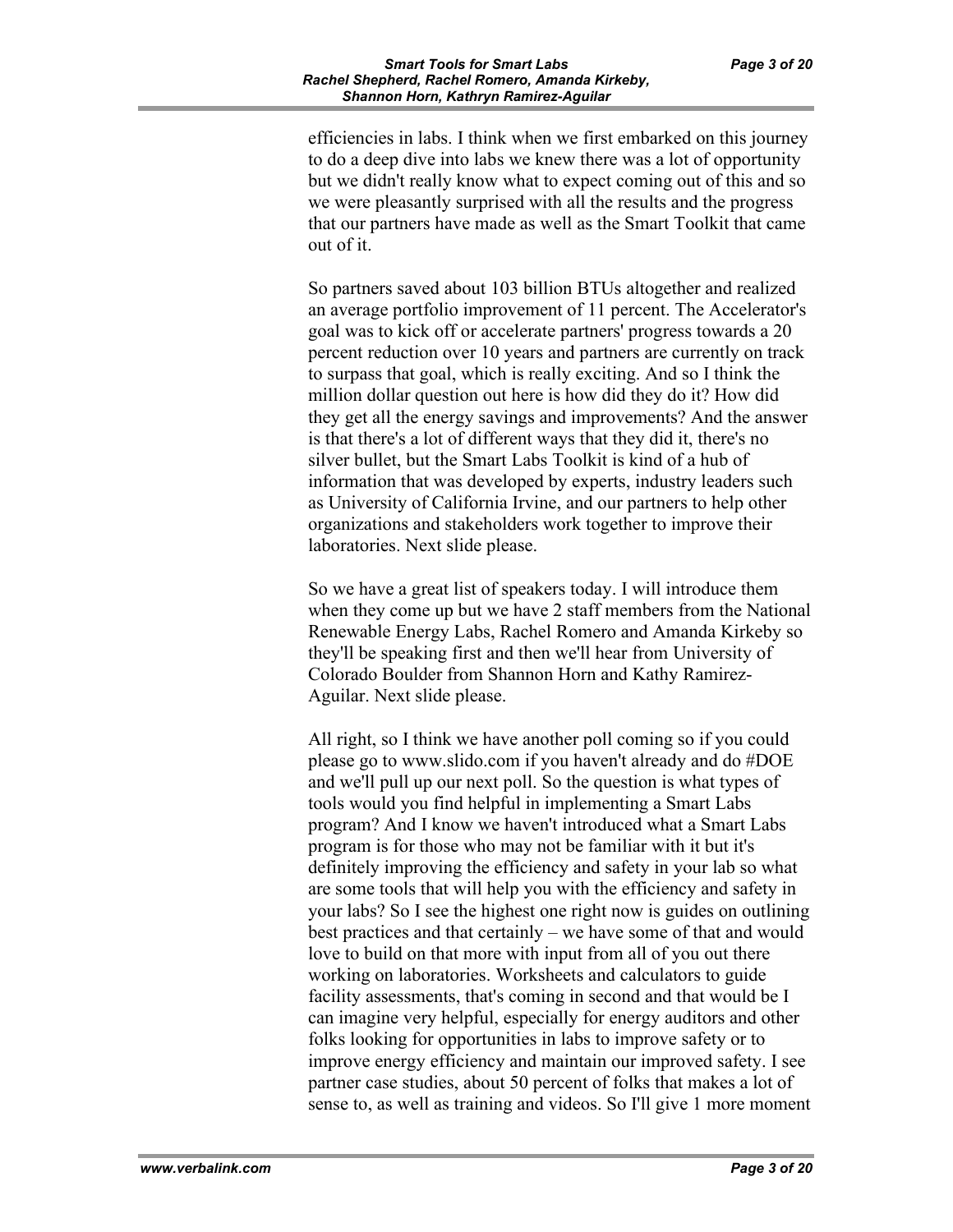for everyone to put in their input if they haven't already done so but this is really helpful for us in determining what's next for us to work on that will be helpful for you all. All right, we can go to the next slide.

All right, so it's my pleasure to introduce our 2 speakers today. Our first speaker will be Rachel Romero. She is an Energy Engineer and Project Leader at the National Renewable Energy Laboratories in the Integrated Application Center. Rachel helps lead the Smart Labs program in DOE, helps lab owners and operators plan and cost effectively achieve safe and efficient and sustainable laboratories. Rachel has a Master's in Building Science from the University of Colorado Boulder and then we'll also be hearing from Amanda Kirkeby, who's an Energy Engineer in the Integrated Application Center. She supports the development of resources for high performance laboratories and other building systems-related initiatives across labs. She also supports the Department of Energy's Solar Decathlon Design Challenge. So I welcome you Rachel and Amanda and take it away.

*Rachel Romero:* Thanks Rachel, glad to be here. So Amanda and I will be sharing the Smart Labs Toolkit with you today. So we're going to talk a little bit about why Smart Labs first and then talk about the process for Smart Labs and then Amanda is going to give you some information about the tools available. It was great to see that poll and hear what tools you're interested in because we do have a lot of those and we hope to continue putting together helpful resources for you. All right, with that we'll go to the next slide and we'll talk about why Smart Labs.

> So Smart Labs are really looking at energy efficiency and safety in laboratories and so a lot of you were interested in energy and cost savings. There's definitely a huge piece of that when you're looking at Smart Labs. Also you know sustainability is a part of this so you were looking at the programs that are a part of this. We've also got resilience and managing change in labs. Labs are constantly changing their programming and the chemicals and the components that are in laboratories. We'll be hearing about that from our partners at CU today. So can all of this be achieved at once? You know a lot of people say that energy efficiency and safety are kind of at odds with each other, but you can manage all of this and try to fit them together. Even though it's challenging it can be done so we're going to talk a little about some tools and resources on the next slide.

So a Smart Labs program really enables world class science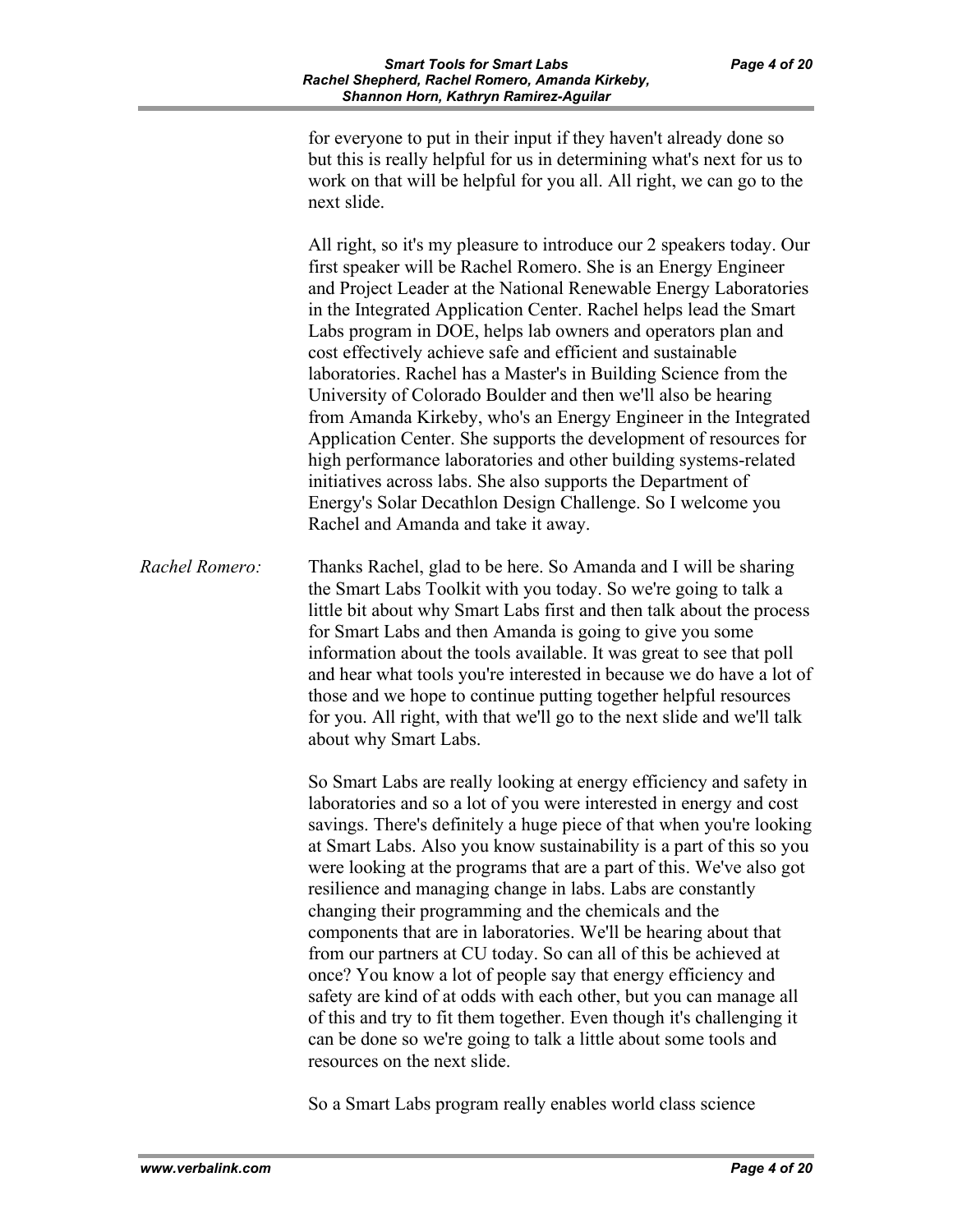through safe and efficient high-performance labs so we're looking at the design and the operation of them. So that is completed through dynamic ventilation, so really understanding the needs of the space and then fitting the ventilation to those needs, engaging researchers, which you'll hear a bit about today as well, and how to bring the scientists into the discussion. Stakeholder involvement is really important as well and then continuing to maintain and operate the lab space. Through all of this we talked about how safety can be optimized, you can reduce costs, and you can really maintain high-performance labs. So in the next slide we're going to go through the Smart Labs process.

This has been put together through a lot of partners and work together, but the process, you'll start with plans and putting together a team, looking at what your facilities need, and really understanding where you want to take the laboratory facilities. From there we'll follow the gray path to assess. This is where you really dive deep into how the buildings are functioning and how – where can you make improvements, how can you make improvements, what's happening in the building, what are your plug loads, what are the ventilation loads, and that's where you assess your facilities. From there we move into optimize, so really making changes whether they be small or up to full renovations or retrofits to improve and optimize your facilities and how they're functioning. And from there we move up the gray path to manage and that's where you maintain operations and then when change comes around you understand what the changes are and if you need to you go back to assess, which is why we have this circular part of this process. From there we've created the Smart Labs Toolkit and the link is below at smartlabs.i2sl.org and on the next slide we'll tell you a little bit about what is in the Toolkit.

In the Toolkit you will find step-by-step guidance to work through this process, so the plan, assess, optimize, manage process. You'll find tools and Amanda is going to demo a couple of those here shortly, tools to help calculate, Word documents to help write up your plan, templates as well as training videos to help explain Smart Labs to others, whether that be staff, researchers, management, videos across the board covering all the components of Smart Labs. There's additional resources that we link to that are outside the site but are valuable and then we also have partner case studies. There's about 15 partner case studies of partners that have actually implemented Smart Labs and been successful in a portion of that. And so all of that is altogether on the Smart Labs Toolkit. So on the next slide we will take you over to the Smart Labs Toolkit for a live demo with Amanda.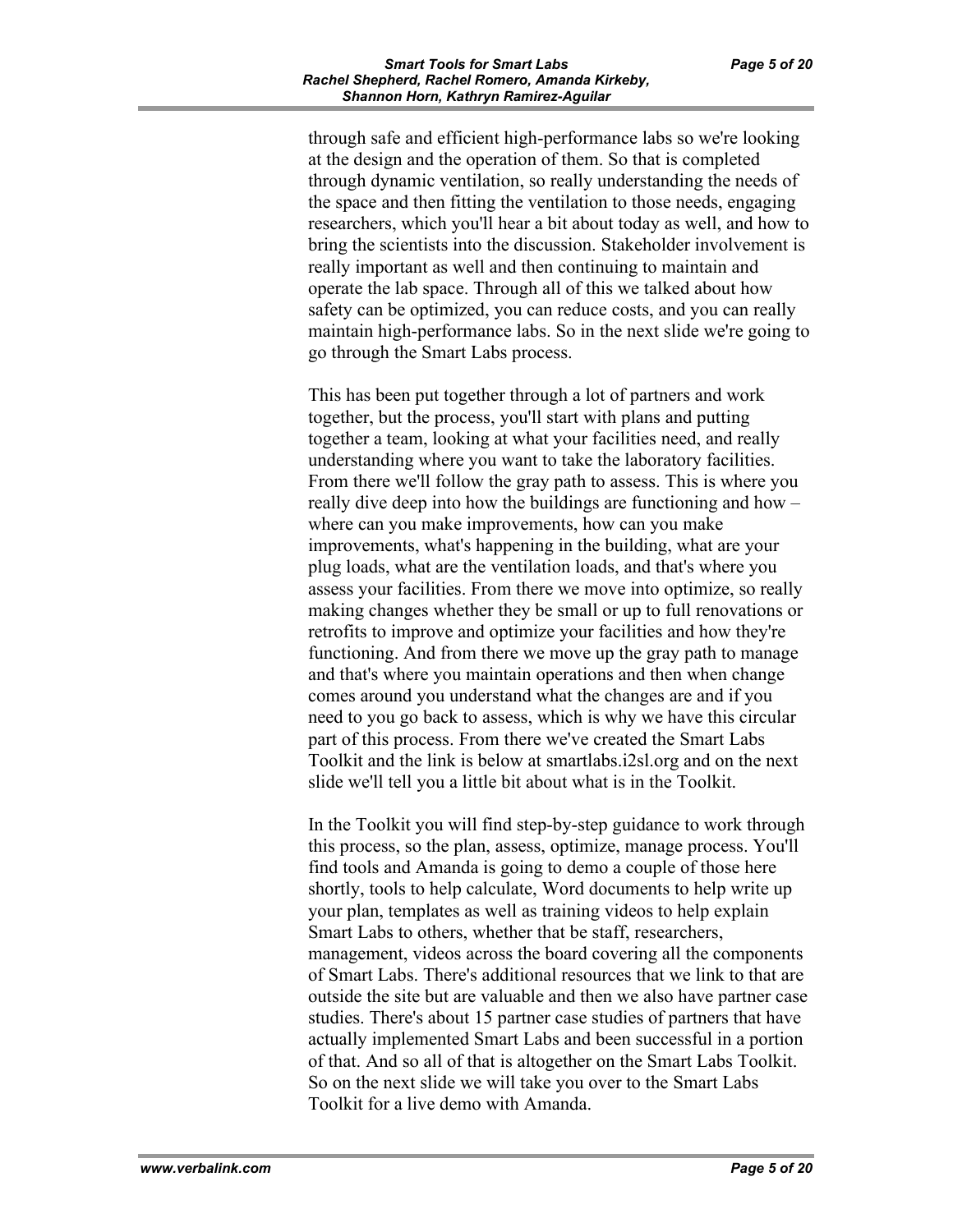*Amanda Kirkeby:* Great, thanks Rachel, great introduction to the Smart Labs process and now how to actually achieve those cost savings and energy savings and what the Smart Labs Toolkit holds for resources. So when you first go to the Smart Labs Toolkit site you'll first see this navigation bar on the left-hand side here that goes through an introduction in Smart Labs as well as the 4-phase process that Rachel was describing earlier. We also include a page that is dedicated to new construction and how to incorporate Smart Labs principles into new construction projects at your institution. We also include a working with scientists page including training and our partners at CU Boulder are going to describe a little more of what is on that page later on in this webinar, and then we include a link to the resources and contributors and all the links and attachments that are included throughout so you can find them all in 1 place as well. Also on this front landing page you'll notice this 3D model of a laboratory and we include components that are key to a Smart Lab so including your standard operating procedures or your variable air volume exhaust flow and you can click through and roll around and explore different components of what is included in a Smart Lab.

> We'll take a look at the first phase of the Smart Labs process. So each of the pages throughout the Smart Labs Toolkit includes guidance and walks the organization through, walks you through what steps are a good process for achieving Smart Labs at your institution. So when you first come to each of these pages there's links to the steps that are the main components of each of the phases so for plan it would be building a team, developing your plan, and then at the end of each is a deliverable, which we include templates, so for a plan it would be developing the Smart Labs Roadmap and this outlines what your organization is going to do, your prioritized buildings, your timeline, and outlines the goals of your projects along the way so you can keep track of progress and keep things moving in the right direction.

> With that we'll go to the next page at the bottom. It leads you right into the next phase of the Smart Labs process, which would be assess, and on this page it really is the heart of the Toolkit. We include a lot of tools throughout here, which I'll dive into the main tool, which is the Lab Ventilation Risk Assessment Tool. Ventilation really drives energy use and cost in laboratories and so really emphasizing how to get ventilation to where it needs to be to provide the right airflow at the right time in the right place at your labs to not only achieve safety and provide a safe working environment for your researchers but also reduce cost savings by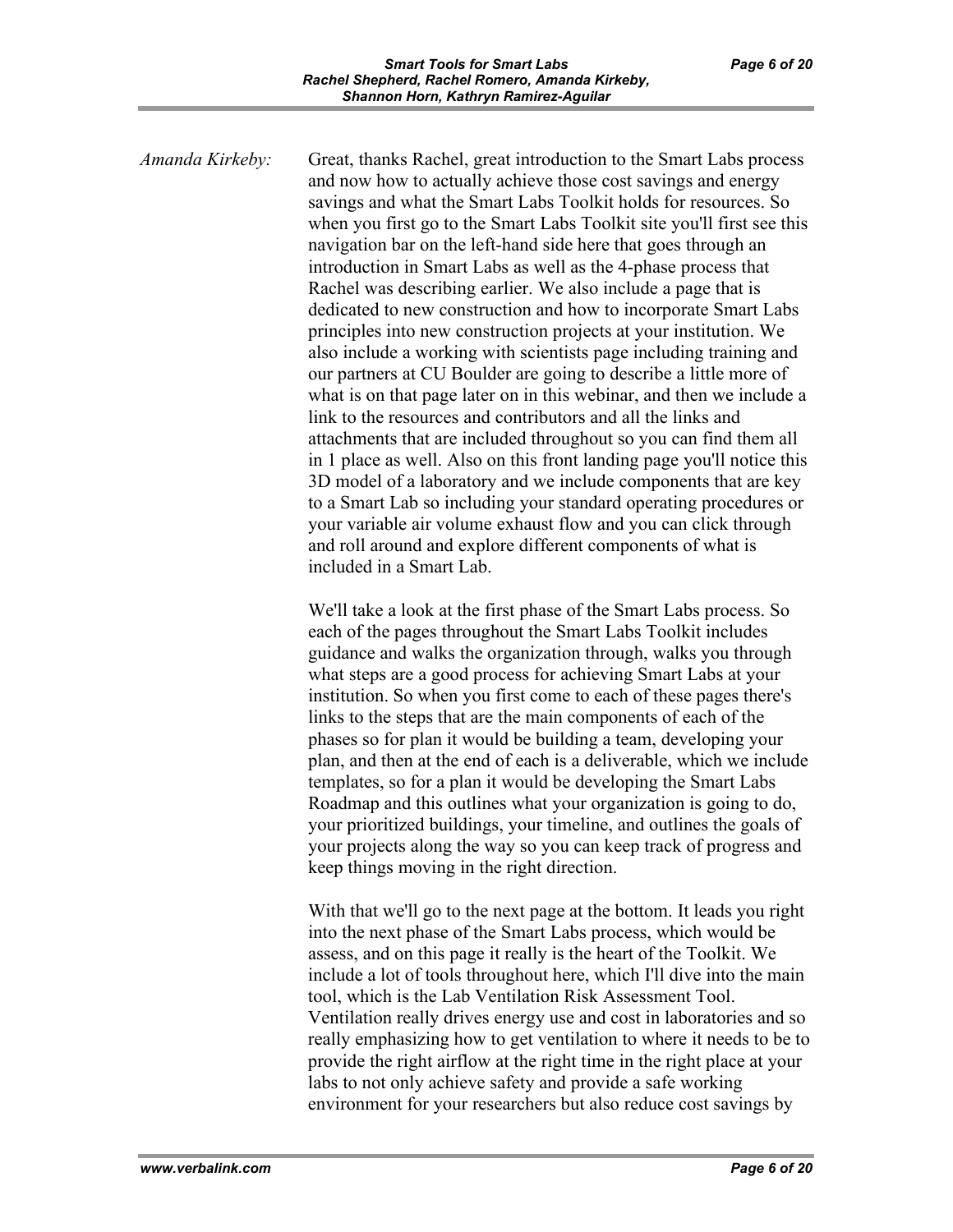only supplying the air you need based on occupancy and demand base control.

So with that I'll look at the section on performing the Laboratory Ventilation Risk Assessment and this process is an in-depth assessment, you really dive into the ventilation systems of your first building that you prioritized in that planning phase with your team, and there's 2 main tools here, the Lab Ventilation Risk Assessment User Guide, which guides you through that process, as well as this Risk Assessment Tool, which we'll take a look at and once you go into this tool it may seem a little overwhelming at first but we've provided instructions and in tandem with the User Guide it describes the process in an easy-to-follow way for your facility managers to go through and manage or assess the ventilation risk in each of the labs.

And so what that process looks like is first looking at your exposure control devices so that would be your fume hoods or your biosafety cabinets and what have you and what kinds of chemicals are you using in your labs, what kind of exposures are your researchers potentially having in the course of their research activities, and so there's a few different categories of risk that you can – or characteristics of these hazards that you can assign ratings to. So 1 would be what's the actual chemical itself so say it's water, that's a pretty low risk or low hazard to your research, so that would be a 0 on the scale of 0 to 4, but you get into something like tetroxide or some of the more dangerous chemicals that you really don't want to have any researcher exposed to and that would be a hazard rating of 4.

And so each of these characteristics, we have quantity so how much of that chemical is being used as well as how it's being generated and how much of it is being generated, and all of these characteristics, even down to the housekeeping of the lab, so whether your researchers are maybe using their fume hoods for storage cabinets, which is not an advisable practice and we include guidance and outreach to encourage your researchers to use their fume hoods properly and use safety cabinets and other storage devices, but through all these characteristics you can calculate what the risks of those labs are. So those outline what those characteristics are and how you assign ratings on that 0 to 4 scale.

And then coming to the actual survey part of this risk assessment, so you go in and you survey your lab space and this is on a roomby-room basis and first you enter your survey information here so it's room number, what kind of lab it is, all that sort of information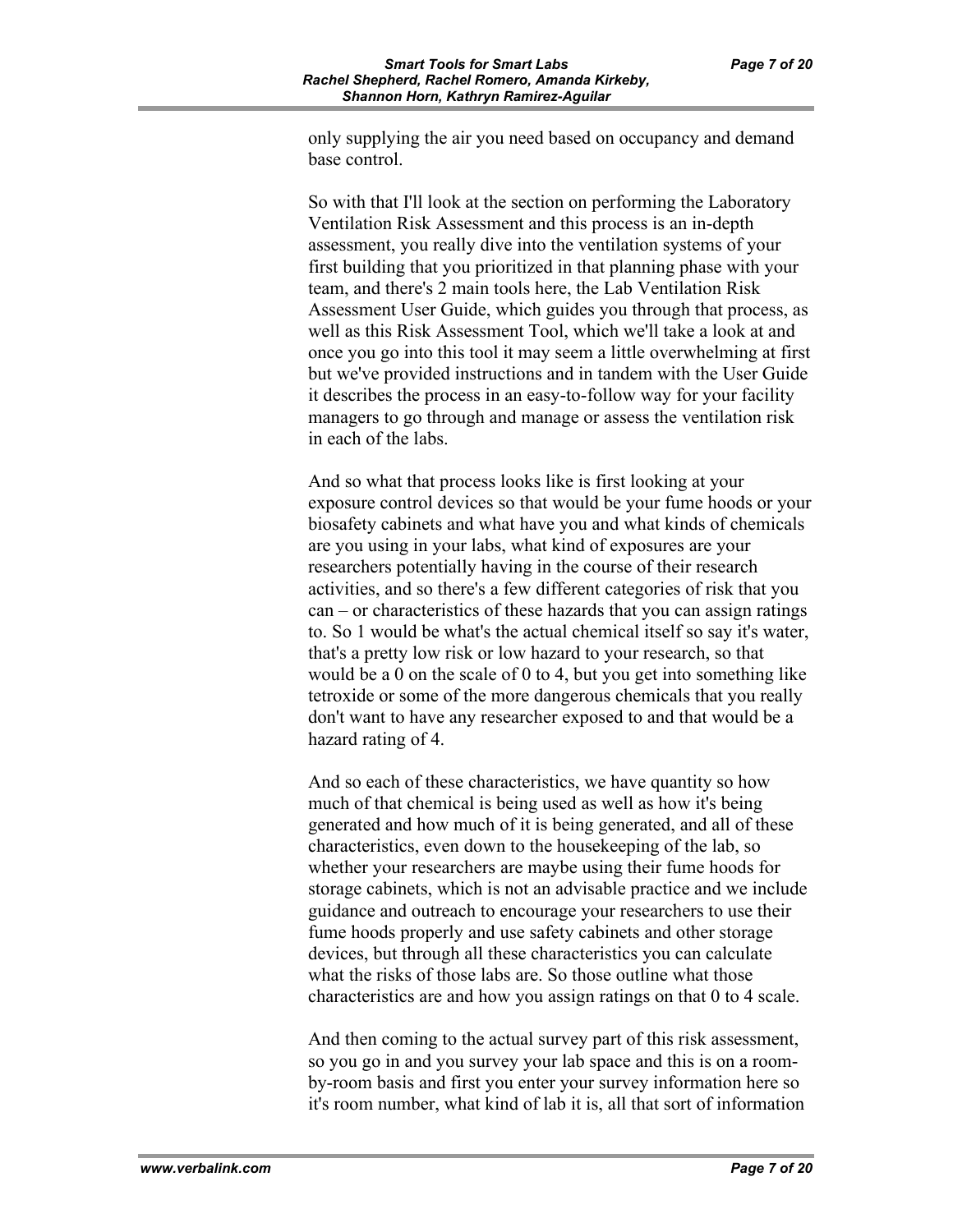you can capture here, and then you can also enter your information for your specific exposure control devices so say it's a traditional fume hood or there's other options in here. You have a biosafety cabinet or a snorkel, you can choose those options throughout.

And so you can list all your exposure control devices that are used in your lab when you go through and fill out this information and then over here on the right side you would go through and fill out all this. You would fill out as well what types of hazards that are being used for those specific fume hoods, let's say your fume hood is being used for bio – well usually chemical and then you can go through and enter what type of hazard using these criteria as a guide just to list out. And at the very right part of this, oops, went a little too far there, but we have you can enter ratings based on use criteria or the chemicals and hazards and how they're being generated and all those factors and characteristics of the hazards into these boxes over here and then this automatically generates what your risk score would be for that particular hazard in that particular exposure control device.

Once you have that then you are able to get a list of how many devices you have in the lab as well as what risk is associated with each device and the researchers' activities that might be associated with that and with this risk calculation you combine that with a survey of the lab environment space, so all these it walks you through the steps and kind of describes what each entry looks like as well as what's included in the drop-downs over here. And then once you survey your exposure control devices in the lab we also move to a broader lab environment survey, which is included in this tab. So this kind of takes a broader look at what activities are going on in the lab and you can go through and fill out hazard types as well. This is for the whole lab environment itself and there's similar criteria included in the tab below here that help you fill out this process.

Once you get a calculated score for both your exposure control devices, fume hoods, and all those types of devices as well as the broader lab environment you can use these risk scores, which basically categorize how risky or hazardous the activities that are being performed in that lab are and you can use those to input into our air change rate calculator, which helps you calculate what air change rates you need to provide a safe environment for those specific research activities. So it really provides a systematic process for identifying those rates so that you're not providing more air than you need to and spending more energy and more money to run those ventilation systems at higher interchange rates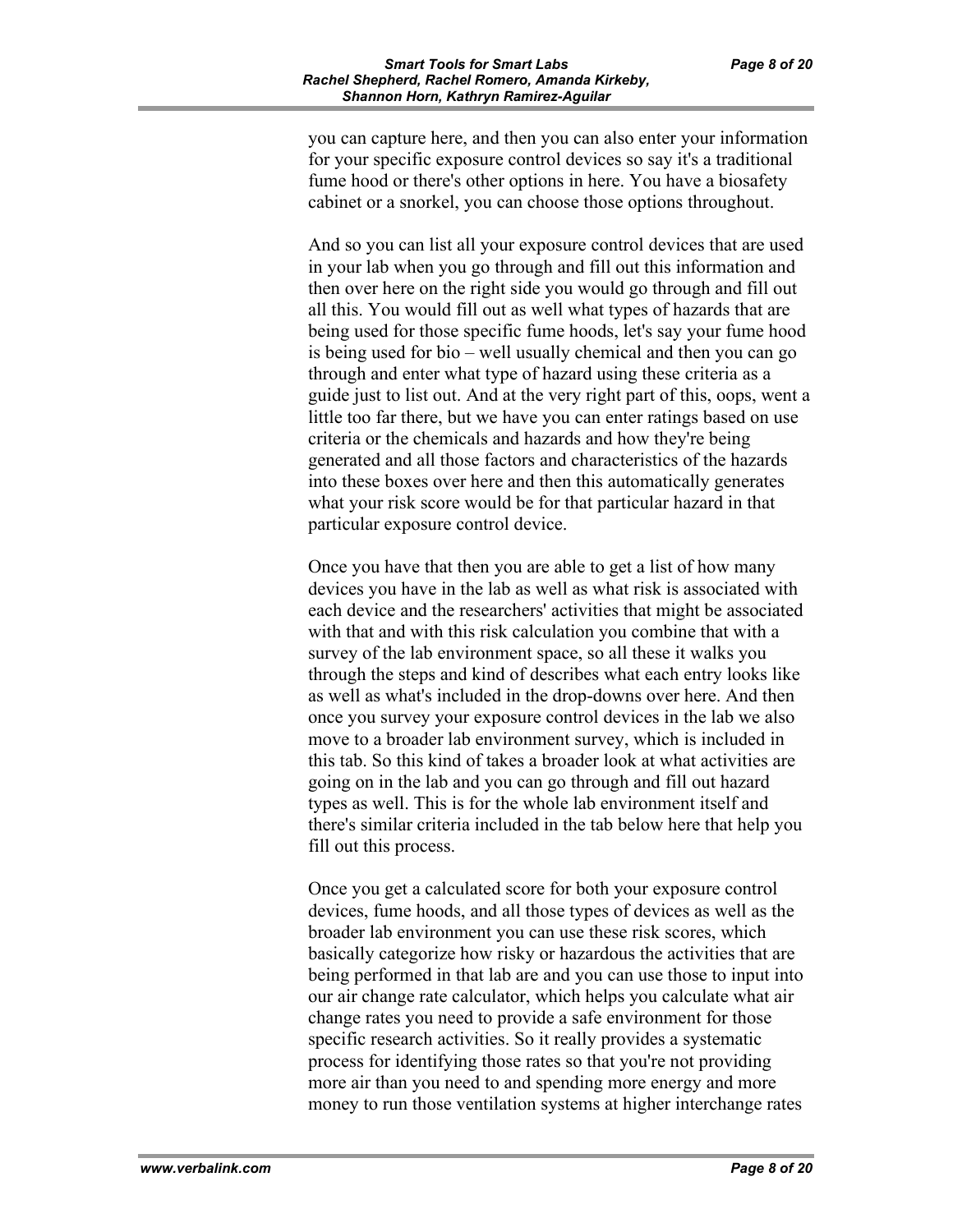than they need to be running.

So through this again the air change rate calculator and all these are linked in the Toolkit in an order that's easy to find, but these you can go in and those risk levels that we just identified through the LVRA or Lab Ventilation Risk Assessment Tool you can enter in here as well as basic category or basic metrics of the lab room such as area, height so you can get a volume, and with those you can enter in some specific information that you should have documented or if you don't have documented it's a useful thing to identify now in this process. You can go through and you enter your supply ventilation, supply information, and then your exhaust information and from those metrics you can calculate what the occupied and unoccupied air change rates should be and all this is described in detail down below through this infographic to how each of these are calculated as well as their sources so you see ASHRAE classification, laboratory ventilation design levels as a large part of that so it's ASHRAE 62.1 and it ends in 39.5, so there's resources which are in there – well some of them and so you'll have to download but those are also linked throughout the Toolkit to help you learn more about why those rates are designated as such. And so with that you now have a strategic way to assign air change rates in your lab and save energy by providing smart ventilation.

The other tool in that assess section that I want to point out is the dilution calculator so this is useful for going into really how the certain chemicals are diluted in the lab space so you can go through and it gives you how it dilutes over time for any number of chemicals. I won't go into too much detail here, just want to point you in that direction. And with that I'll go back to the Toolkit here and go over some of the other tools that are included beyond just the assess page.

There's also – we include – 1 of the things in that poll earlier was focus on resilience as well so we include resources linked here such as the National Renewable Energy Labs Resilience Roadmap as well as the Technical Resilience Navigator and more resources to help you guide your institution in a resilience assessment and make sure you'd doing what you need to be to be prepared for natural disasters and unforeseen events. With that another tool that I want to point you to, which is in the – we'll go back to the main navigation page here – the optimize phase, which is again on our navigation bar on the side here. On the optimize phase you go into different funding opportunities so this outlines a bunch of different resources and tools to help you guys through actually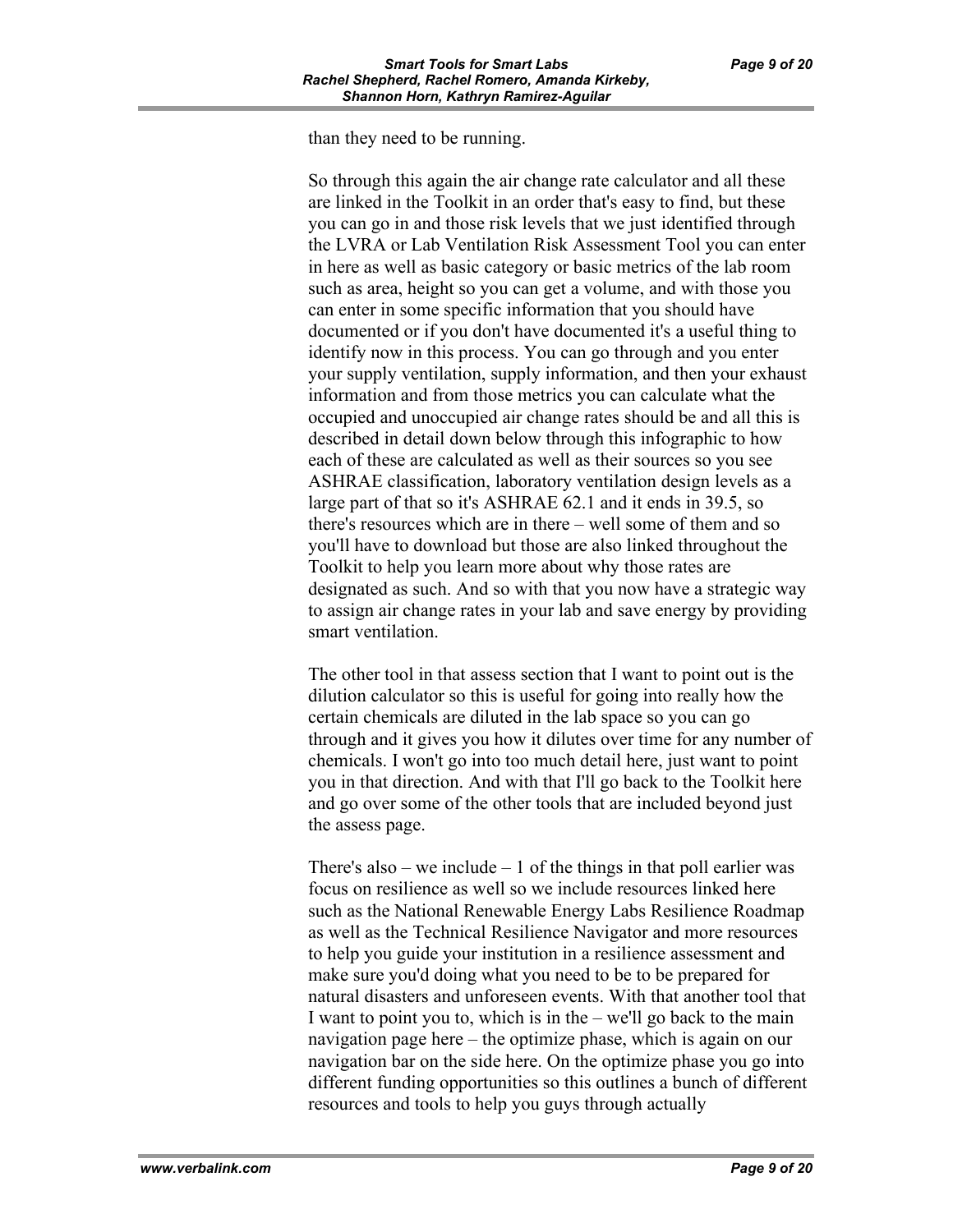implementing improvements that came up through that assessment of your laboratory systems. So we have some toolkits and financial navigators linked throughout this section as well. And 1 of the other main resources in this optimize phase is HVAC Resource Map, which is another tool to use in identifying how to make your systems more energy efficient throughout your laboratories and this is an interactive user interface where you can go in and find okay, I want to learn more about variable air volume, how that works, or maybe laboratory ventilation effectiveness and we go through and it provides more resources and in-depth guidance on how to achieve energy efficiency in each of those specific components of your ventilation system.

So there's a lot to cover there. I'll take it back to the main – this is on the resource page so resources before we go to that attachment section. But resources, there's a lot to explore here so I encourage you to go through to fish out again to the contributors for the Toolkit, which are through the Federal Energy Management Programs as well as some of our partners including 3 Flow and My Green Lab. It wouldn't have been possible and also the Smart Labs Accelerator partners that both Rachel's on this webinar have pointed to earlier we include. That was another big resource that seemed popular in that poll earlier so I wanted to point you to there's a list of all the case studies and these are linked throughout the Toolkit in areas that they're applicable to but they're also included in this resources page at the very end so you can learn more about how each of the partners came up with innovative strategies to achieve energy efficiency and safety in their labs so driving energy savings through occupant engagement, a variety of different topics from technical to more user engagement.

And with that there's also all the tools that we went over throughout this Toolkit are linked in this attachments page on the resources at the very end so if you're looking for a tool in particular you can come through and look for so here's the HVAC Resource Map, there's best practices and guides linked throughout as well as research papers, trainings, conferences, and these are all organized by the phases of that Smart Labs process that Rachel described earlier. And with that I'll pass it back to Rachel to wrap things up and that ends the tour of the Toolkit.

*Rachel Romero:* Great. Thank you Amanda. So that was a very brief tour of the Toolkit. As Amanda showed you there's a lot of content there so I'd encourage you to visit the Toolkit itself. She just did a very highlevel of that, which was great, but there is more so check it out at smartlabs.i2sl.org. Take a look at that, feel free to email, there's an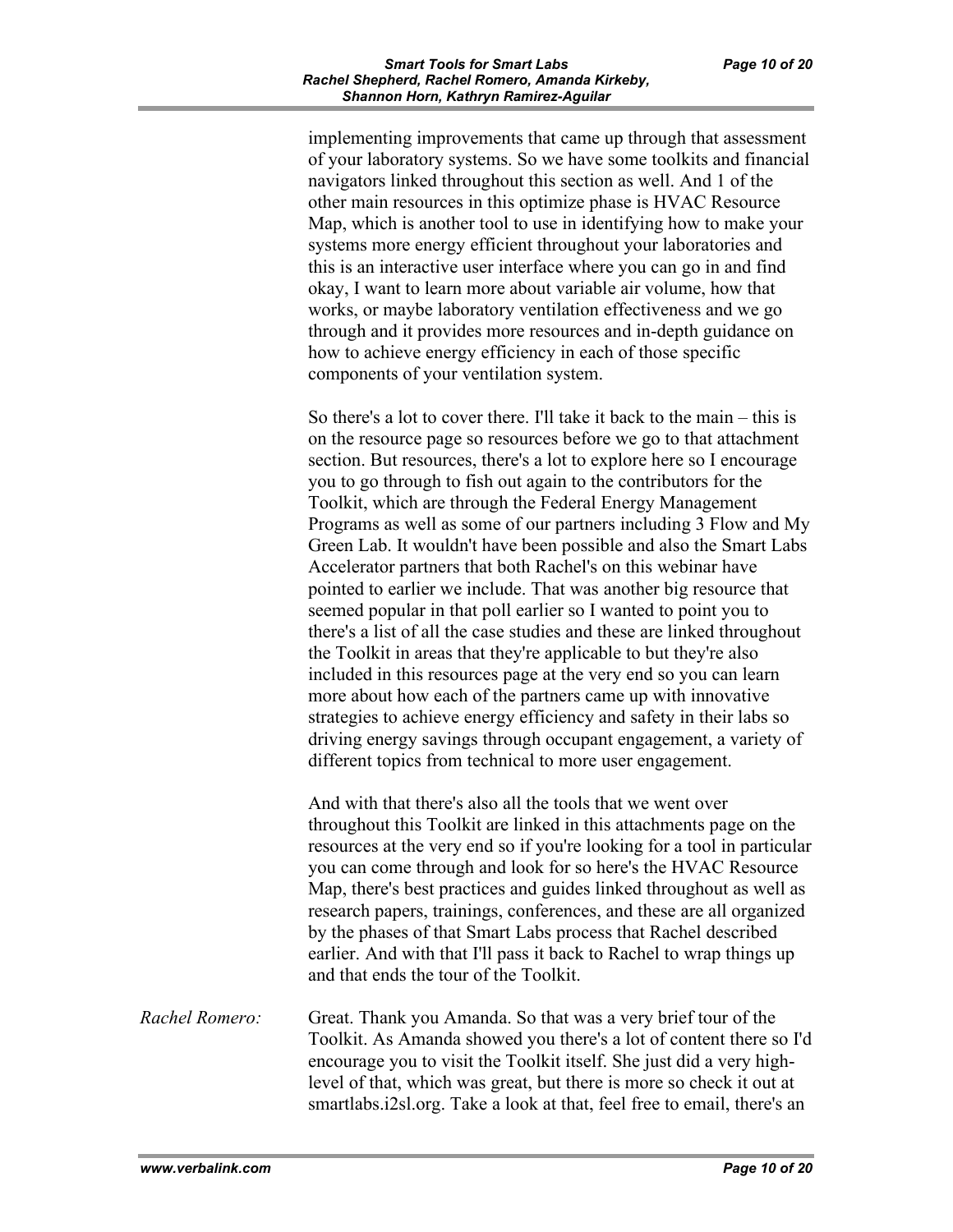email at the bottom if you have any questions as well as our emails will be linked at the end of this, but use them, let us know if you have questions, and so that was pretty brief but we will pass it over and back to Rachel. Thank you.

*Rachel Shepherd:* Great. Thank you Rachel and thanks Amanda. That was a great, quick tour. I want to quickly mention that you probably have noted that the link to the Smart Labs Toolkit is not a DOE link but i2sl.org and so I want to give a special shout-out to the International Institute for Sustainable Labs, I2SL, who have partnered with us or partnered with us to produce that toolkit. They are a non-profit organization that works with many different organizations, universities, federal agencies, commercial sectors to improve the sustainability in laboratories and the Smart Labs Toolkit is a great kind of starting point. It's a lot of information but I promise that you'll get something out of it if not a lot out of it if you go through it. So thank you again Rachel and Amanda for walking through it and I encourage everybody to go check out the Toolkit.

> So before we go into our CU Boulder presentation and our speakers I wanted to introduce another poll to everyone so please make sure that you're going to www.slido.com #DOE and the question is what types of engagement programs have you implemented within your organization, so that could be things like shared equipment programs, risk management, other, green labs programs, recycling or waste management. I see green labs and recycling and waste management might be at the top there so that's great and that's – that certainly relates to energy efficiency, what we're talking about today. It's a really good pairing or kind of complementary program when you're focusing on recycling and waste management. Awesome, risk management as well, that's a really important program to be focused on, especially with your facilities and energy folks partnering with your EH&S folks; that's great. And I see some folks on there have shared equipment programs so I'm really looking forward to introducing our next speakers at CU Boulder that will talk about a lot of their different programs that they have that they've implemented and the success that they've had.

So thank you for inputting your input into slido.com and we're going to introduce our next speakers. Awesome, so while we pull up their pictures we're going to hear from 2 speakers from CU Boulder today, Shannon Horn, who's a professional engineer and lead AT with a Bachelor's of Science degree from Colorado State University and a Master's in Engineering Management from CU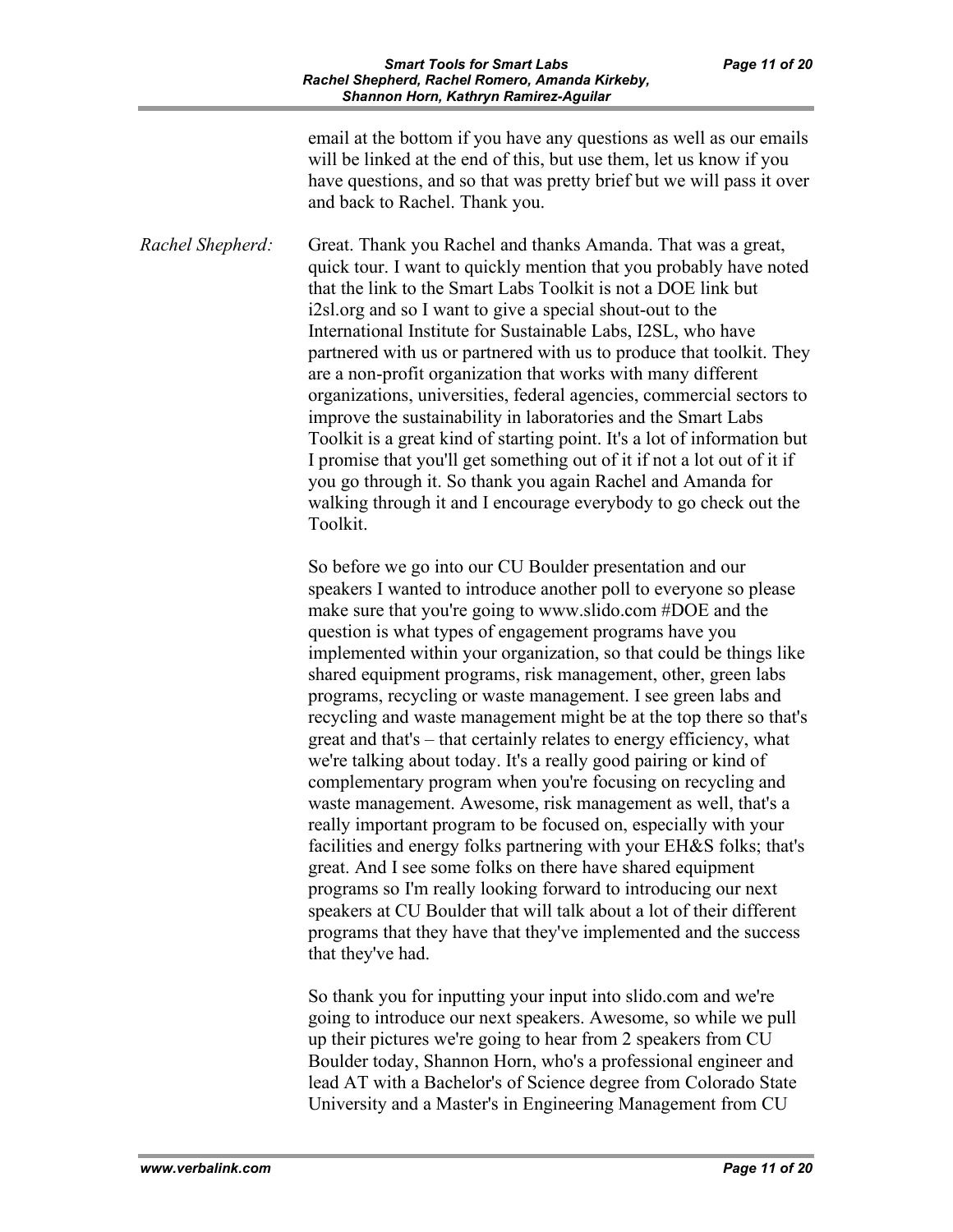Boulder. Shannon is the Principle Campus Mechanical Engineer for CU Boulder where she holds a diverse set of responsibilities from being commissioning agent to AHJ to supporting energy conservation projects and initiatives across campus. And then we'll also hear from Kathy Ramirez-Aguilar who has created and managed the CU Green Labs program at the University of Colorado Boulder for more than 10 years. The CU Green Labs program works with advanced sustainability – works to advance sustainability in laboratory research for CU Boulder and the greater – both in the campus and the greater community to maximize positive impact of research investment for people and the planet while minimizing the negative effects resulting from significant resource use and waste generation, which is a great transition from some of our poll results that we just got. So I'm going to turn it over to you all to present on your great CU Boulder program and I encourage everybody to enter in their questions into Slido. Shannon, take it away.

*Shannon Horn:* Thanks. Thank you Rachel for inviting us. Thanks to Better Buildings as well. I thought we would dive right in and give a little bit of background about the program at CU Boulder. We have approximately 2.7 million square feet of laboratory space in our major lab buildings and this is about 22 percent of our total campus square footage and as we see historically across the country as well it's about 43 percent of the total annual energy consumption of the entire campus.

> So all labs were built in different eras with different philosophies of safety design, science, and functionality. So our program actually started off as a lab air change rate program and we identified pretty early on that we could see anywhere from 18 to 40 percent potential energy savings. And while we started out there we quickly realized that there was more opportunity to expand the program and leverage its full potential, which it's exciting to see where it's gone, specifically with the Department of Energy and the toolkit that was created. Next slide.

> So I'm going to talk a little bit like I think Rachel and Amanda had just suggested there's no silver bullet, but I'm going to share specifically what's worked for us at CU Boulder. And for us creating a core team of our environmental health and safety, our industrial hygienists, our sustainability and green labs, our operations, and our energy and engineering teams as the primary pillars to the program and then you'll see like a big blue circle around it and that's basically the rest of the campus feeding into these pillars to basically develop the program and move it forward.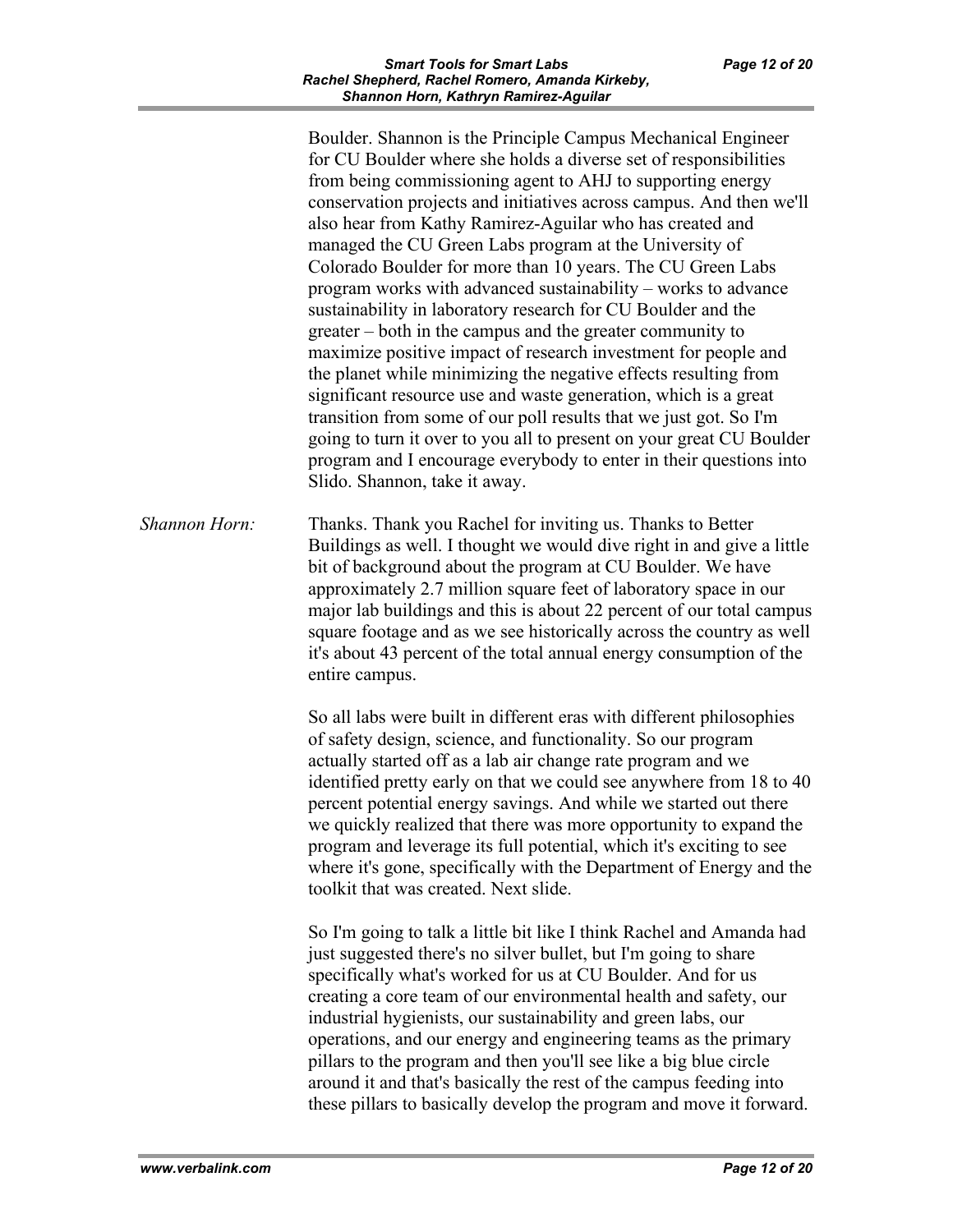## Next slide.

So 1 of the reasons that for us why we needed these 4 pillars is because a lot of us have a little bit of overlap, specifically in safety, risk, and culture and you'll see through every single one of these groups and with that we bring a different perspective. So while we can engineer everything from a technical perspective we learned very early that embedding the process into the culture of the university through current workflow management programs was essential. And you'll see on the slide where we would propose and research and study different initiatives, we would validate our assumptions, establish our standards, and then develop baseline programs from these 4 groups. And this was important because if we had additional job responsibilities we could see the programming fizzling away and having a financial interconnectivity with current workflows was important for us at the campus. Next slide.

So I thought what we'd do is touch on some baseline programs. These aren't the only programs we have but they tend to be the core ones that we have. So we have a Chemical Inventory Ventilation Risk Management Assessment pie that feeds also into our Lab Utilization Program, also our Preventative and Deferred Maintenance Program, our Continuous Commissioning Program, and New Construction, Remodels, and Procurement. And we felt it was important to really show how they're all really interconnected and interdependent and thus the other reason to have that team together so that we could continuously improve and kind of release the potential opportunity of the program.

Today we're just going to – we probably could talk about an hour on each 1 of these programs but clearly we don't have that, but I'm going to emphasize a couple of examples of where we've had great success with that and also how to have that conversation within your organization to really maximize the potential. The 2 parts that you can always look up for resources later are the Lab Utilization Program and the New Construction and Remodels in particular regarding procurement. Kathy and I with a couple of others did a whole presentation on that but I'd encourage and would love further collaboration with other institutions if you'd like to get in touch with us. Next slide.

So I thought we'd dive into a little bit of some of the examples from those baseline programs. Here we show service calls and preventative maintenance and the correlation between the 2. While we know of a direct relationship between service calls and energy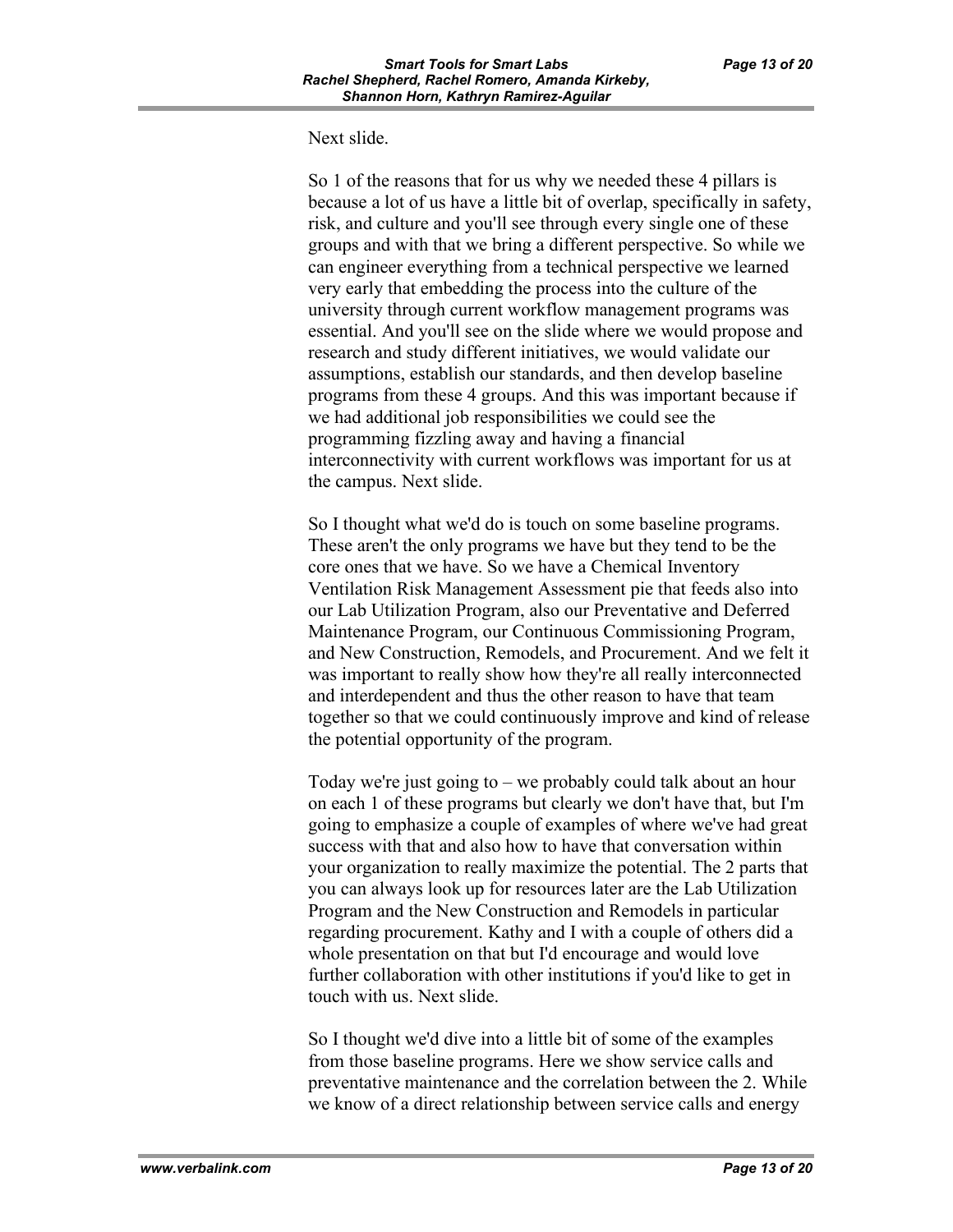and the reason I put specifically service calls on here is because oftentimes it's a hard sell internally in an organization for people to realize the energy savings and oftentimes they're more concerned about what's impacting their daily life. So that's 1 of the reasons I wanted to demonstrate this slide. As you can see the yellow is the preventative maintenance hours and then also the blue and gray lines are specifically the service hours that are in response to that preventative maintenance and as you can see as we decreased preventative maintenance the calls correspondingly went up and as we increased preventative maintenance our calls correspondingly went down and this also has a direct correlation to energy flow. Next slide.

There we go. This one's the Continuous Commissioning Program. I can't speak highly enough about this one. Again we are also correlating this to service hours and which has a direct correlation to energy. As you'll see to the right of the yellow line it indicates the number of service calls when you actually have a really good commissioned building and typically commissioning gets you through the first 5 years when you first commission a building and then the next 5 years you typically need to recommission it. We have a pretty robust program right now as you can see from this graph for the first 10 years and then after that what you're seeing is where we catch up with our financial cashflows. So everything to the left of the yellow line you'll see where the service calls start to go up and increase and correspondingly that's also where we're trying to solicit more financial input at that phase 10 years plus. You'll also start to see also where that gets into the different maintenance items for most institutions and as you can see the service hours stay lower and again we're seeing that direct correlation with energy. Next slide.

And another example we wanted to focus on is a little bit of the air change rate risk assessment and how each team member is contributing to this. We also wanted to demonstrate that this can contribute to a resiliency program. Our Air Change Rate Management Program was really essentially for us during COVID actually. As we know a lot of the aerosol is 1 of the contributing – what they do call them, R0 or the transmission paths of the virus, so for us to be able to report to our upline, our program, it's shown to be more valuable not only in the labs but beyond for resiliency and response. So here we've just given a quick example of how we wanted to explore a potential of 2 air changes per hour for an unoccupied period, time that with a chemical inventory continuous commissioning program, the new technology potentials, safety awareness, sustainability, and energy focus culture and how we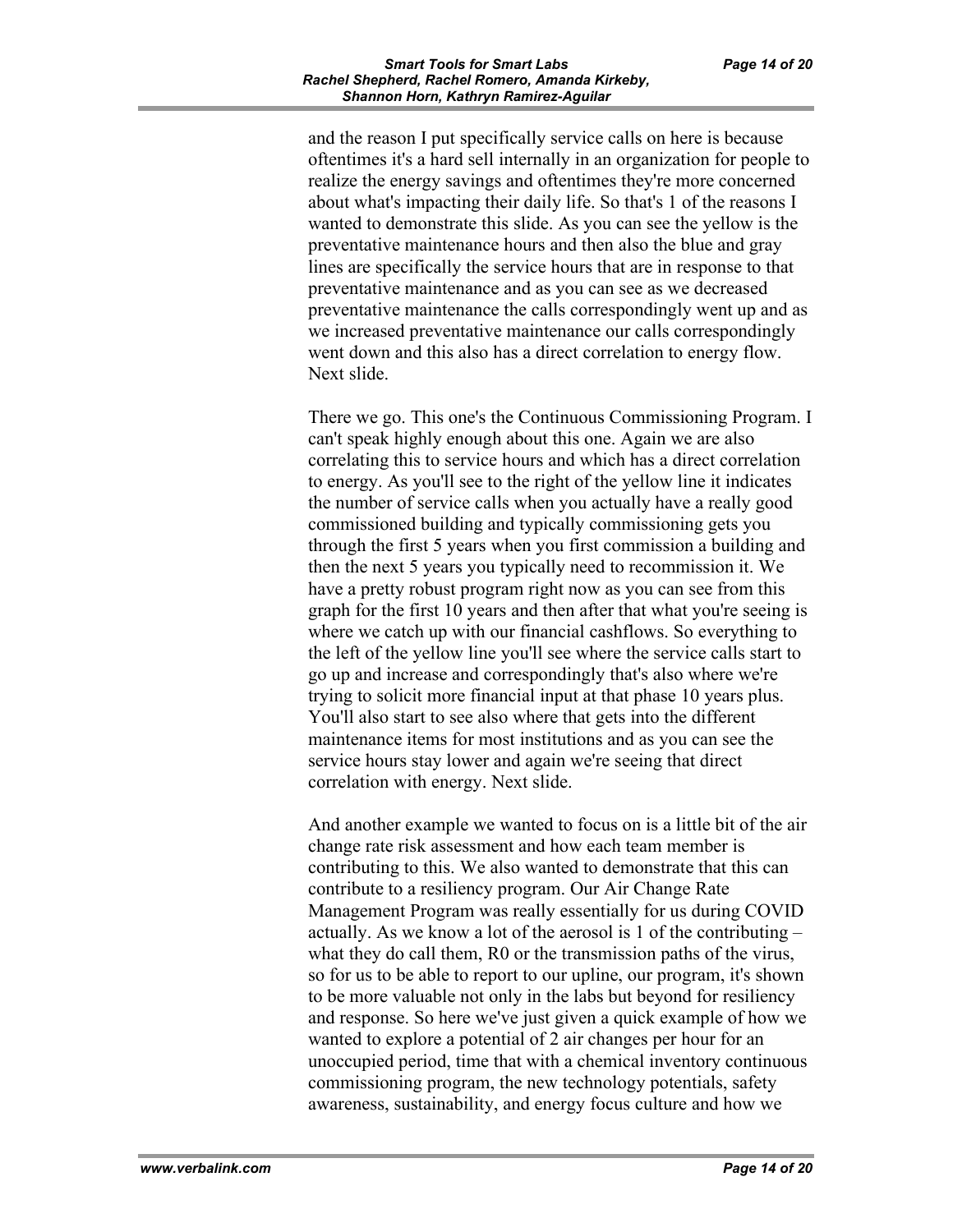communicate that and how we actually execute it and I think Amanda did a really good job on the toolkit, all the factors specifically going into ventilation that need to be considered. It's important but also that everybody's at the table understanding what goes in there and I think that's the partnership that we keep wanting to emphasize that changes the culture. Next slide.

So tied with that first slide we're on track for a 20 percent energy reduction and energy consumption over the next 10 years, we're about 5 years in, and we don't – we currently are not seeing an impact to us even though we're seeing financial impacts on other fronts with higher education mainly because we have embedded the processes in our workflows so again it's not like an extra activity tagged on top. So if that's 1 message I could get across is trying to embed it in your culture and your workflow processes the further the program can go. Next slide. And this one I'm going to turn over along with the theme of culture to my friend Kathy. No matter how great your technical solutions can be it's always important to have 2 hands clapping and address how the user is actually using the spaces.

*K. Ramirez-Aguilar:* Yeah, thanks Shannon. Thanks. Yeah, I'm really excited that the Smart Labs Toolkit includes a section on working with scientists, which is the area where my work is focused at the University of Colorado Boulder. Scientists obviously play an important part in the lab sustainability movement through the decisions they're making and the practices that they're choosing and I'm seeing that scientists are increasingly interested in doing their part to reduce the environmental footprint of their research. So in the next slides I have picked out 3 topic areas from this section of the Toolkit to highlight, which are certainly areas of great interest to the CU Green Labs Program that I manage at the University of Colorado Boulder. Next slide.

> Yeah, so the first item that I wanted to highlight was the International Laboratory Freezer Challenge and there's a link to the challenge here on the slide, but I was lucky enough many years ago to be working closely with Allen Doyle at the University of California Davis that had this idea of creating a freezer contest. So we created it together and the first version of the freezer challenge was about a decade ago and I'm of course so excited to see that it's still going today. The competition is currently coordinated by My Green Lab and also connected to the International Institute for Sustainable Labs and it's going on right now for 2021 through July for any location worldwide that has labs from universities to federal labs to hospitals to companies and a single lab from a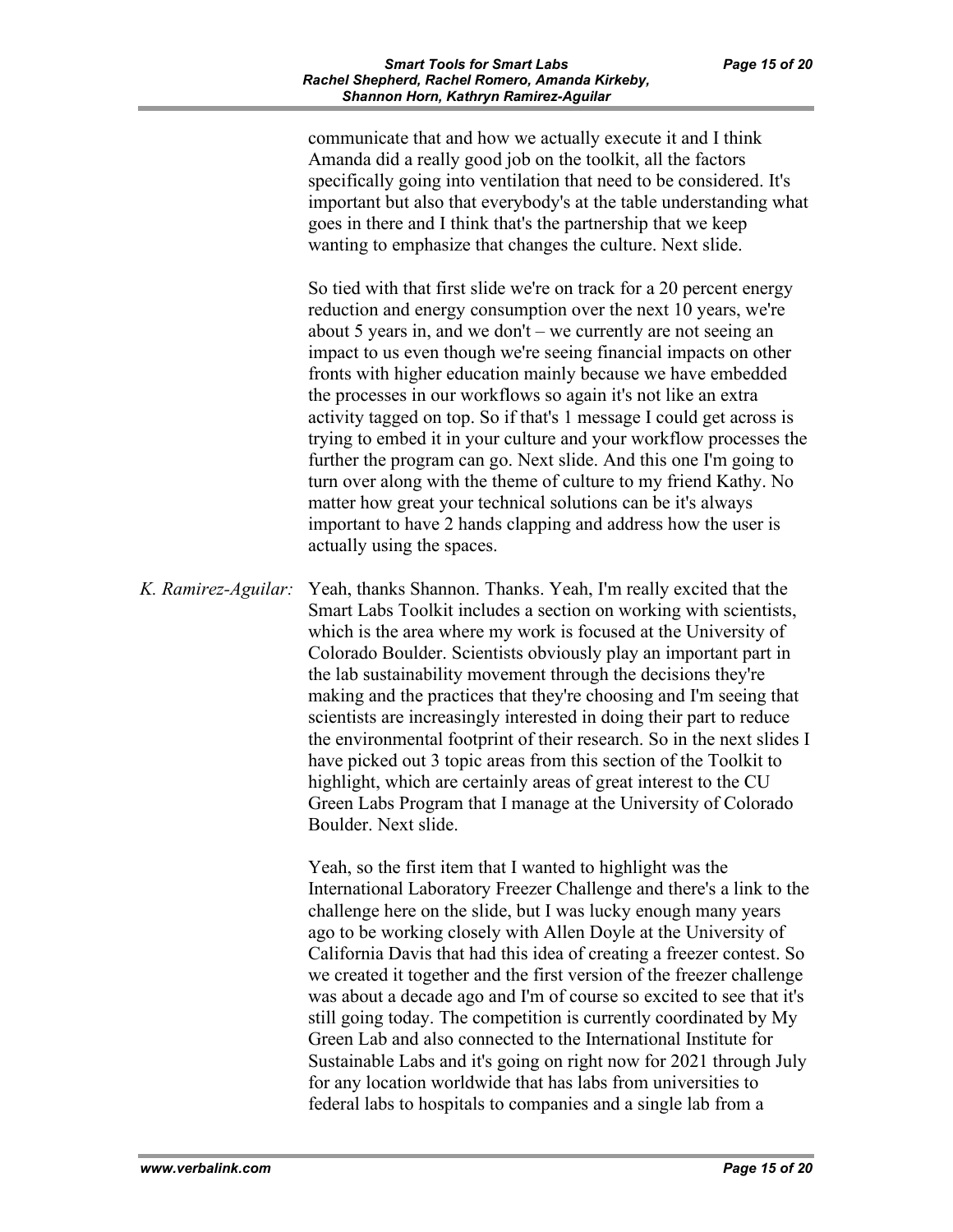location can participate or there could be a coordinated effort encouraging many labs at a campus to participate. And so at the University of Colorado Boulder, CU Labs, we'll be coordinating an effort for the laboratories on our campus this year and so we look forward to competing with you if you're going to participate as well.

And so the contest, yeah, it focuses on taking actions for best practices in these categories of good management, preventative maintenance of freezers, inventorying your samples, doing cleanouts of samples that you no longer needs, retirements and upgrades so if you have a unit that is ready to retire why not upgrade it to an energy efficient unit or even better, consolidate with others so you don't have to replace that unit at all, cutting edge practices, could be like barcoding samples to have inventories that are barcoded instead, and then temperature tuning. This is all about temperature choice. What is the temperature that your samples really need and what is the most energy efficient choice. So yeah, so on temperature choice 1 action that is promoted by the contest is considering to raise the temperature of ultra-low temperature freezers from -80-degrees Celsius to -70-degrees Celsius for energy savings and of interest on this top is the requirement that the Pfizer COVID vaccine requires ultra-low temps for long-term storage and according to this document found at the CDC link that I provided down below that storage can be anywhere from -60 to - 80-degrees Celsius, which is of course great news for the -70 effort that is a part of the freezer challenge. Next slide.

Yeah, I absolutely love that the Toolkit includes the topic of shared equipment; I'm glad it was mentioned earlier in the poll. I mean in my opinion this is where a significant cultural shift by scientists toward shared equipment can have huge impacts for sustainability, especially for that mid to lower cost category of equipment. Researchers automatically think about sharing very expensive equipment because it's too cost prohibitive not to but there is so much untapped potential in this lower to mid-range category on campuses across the nation such as the equipment in these case studies that I'm showing here and there's so many benefits to equipment sharing, which are discussed at this link that I've provided at the bottom there to a page on our Green Labs website where you can find links to these case studies and the 16 reasons for enhancing equipment sharing. But importantly equipment sharing really needs a manager to make really sure sharing goes smoothly so I always promote a manager with this.

But we do have 2 case studies here from CU Boulder. For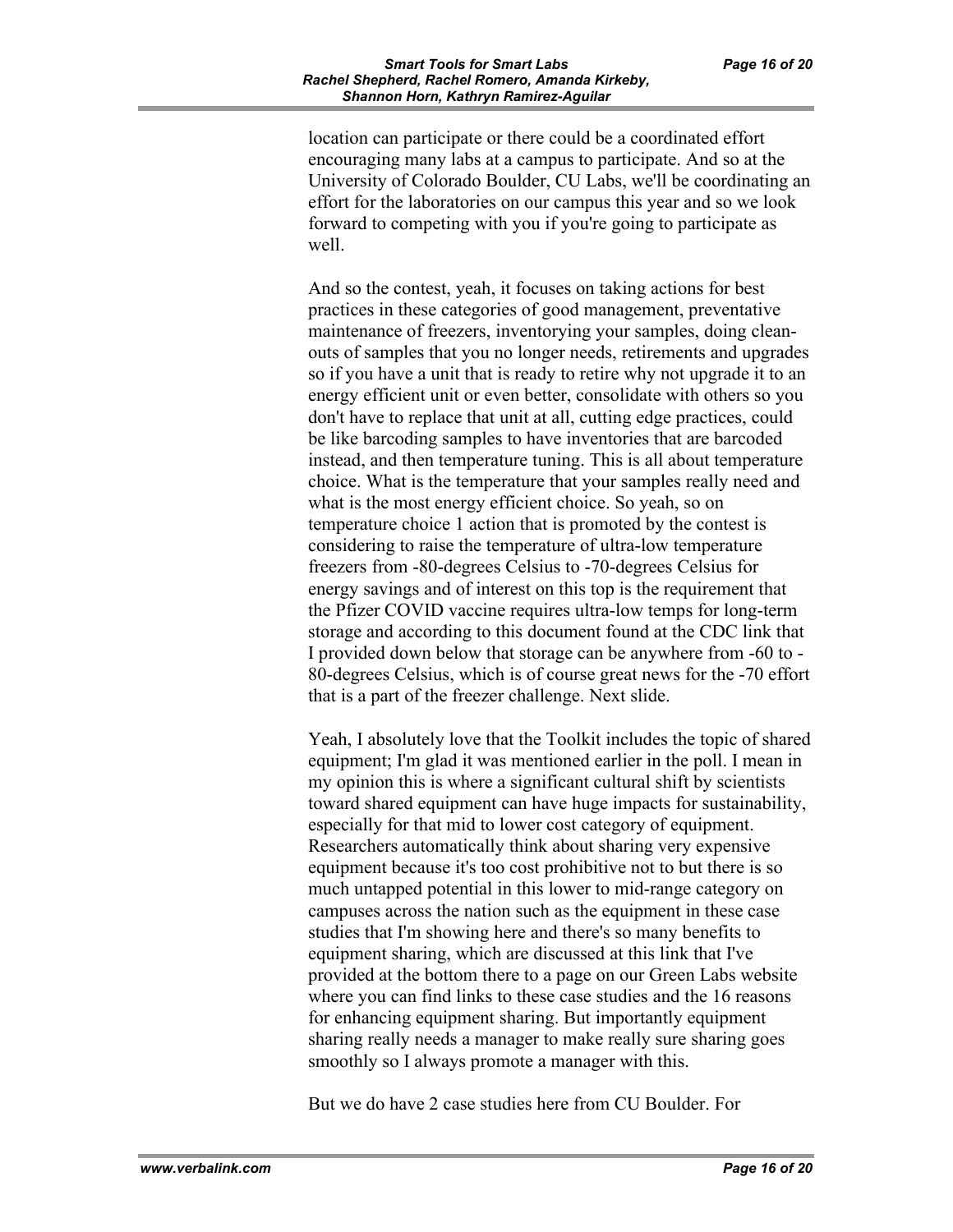example, this infographic for a case study where we wrote on the CU Boulder Biochemistry Shared Cell Culture Facility it's showing how much less equipment is needed to serve about 70 users using this facility because they're sharing compared to what would be needed if they were not sharing so you can see that little picture that has the shared and not shared section. There's so much more equipment. If these scientists were not sharing in this facility they would require so much more equipment and that requires so much more space. So this means – equipment sharing means lab space efficiency since there's less equipment to house, which of course is important considering how energy intensive lab space is and how expensive lab space is to build. And this case study goes into details of how sharing also avoids cost for both the scientists and the university, which is all documented in the study.

The BioCore is another effort that CU Green Labs started with a handful of engaged faculty members to migrate equipment from individual labs to become shared resources and this started just a few years ago and as you can see it's already having great impact by avoiding \$900,000 in equipment purchases so far and we estimate that if this was expanded campus-wide there's people that have looked at this on our campus and it is believed that it would result in millions of dollars in avoided equipment purchases each year at CU Boulder so we are really hoping that we can get there. Next slide.

So lastly I wanted to share this website link to the Bringing Efficiency to Research Grants or Better Grants effort. This is an effort that I lead through the International Institute for Sustainable Labs and the goal of this effort is to connect efficiency and sustainability to the funding of science. In my opinion this is 1 of the most important changes that can be made to have progress on sustainability in labs. I mean if we're truly going to have widespread action for efficiency and sustainability by scientists and labs it needs to be connected with the funding of research in the first place. Actions such as encouraging equipment sharing, efficient space utilization, energy and water efficient equipment and practices and so forth, you know research universities could be making the connections, especially for shared equipment to start up packages offered to new faculty and there's great opportunity for research sponsors such as federal granting agencies to be making these connections to grants that fund scientific research of all kinds out there. You know 1 action that I believe would have real impact to get us there would be for offices and granting agencies responsible for policy and administration to have a person in that office whose role is to be working on sustainability related to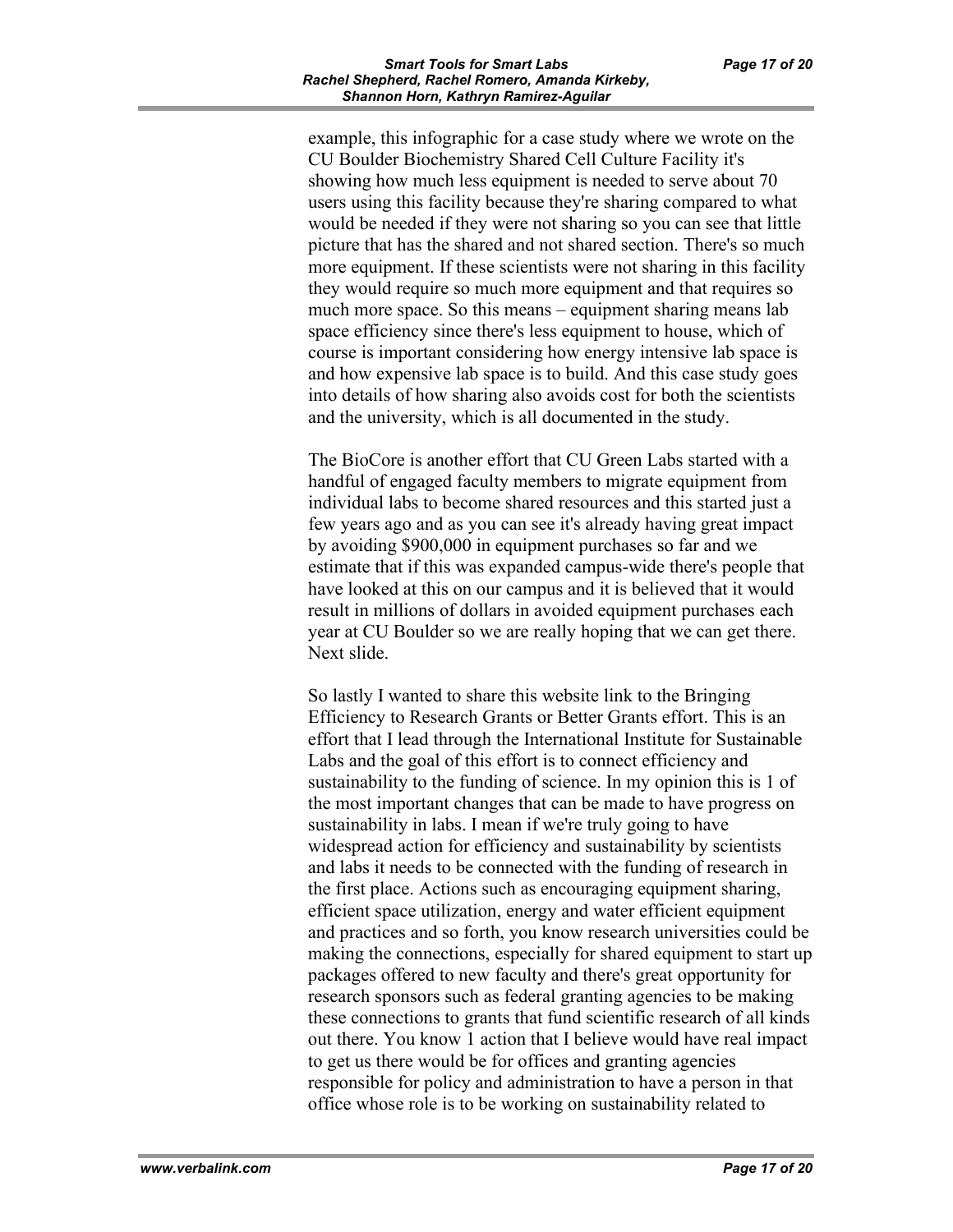|                     | extramural grants and those responsible for even overhead, the<br>overhead rate calculation, could also be thinking about efficiency<br>connections and sustainability.                                                                                                                                                                                                                                                                                                                                                                                                                                                                                                                                                                                                                                                                                                                                                                                                       |
|---------------------|-------------------------------------------------------------------------------------------------------------------------------------------------------------------------------------------------------------------------------------------------------------------------------------------------------------------------------------------------------------------------------------------------------------------------------------------------------------------------------------------------------------------------------------------------------------------------------------------------------------------------------------------------------------------------------------------------------------------------------------------------------------------------------------------------------------------------------------------------------------------------------------------------------------------------------------------------------------------------------|
|                     | And I'm excited to see that the United Kingdom research funding<br>is heading in this direction through their UKRI Environmental<br>Sustainability Strategy, where they are committed to embedding<br>environmental sustainability across all their investments by 2025.<br>So regardless of when we get to the point of connecting efficiency<br>and sustainability to research grant funding, scientists and<br>institutions can start now to voluntarily include their actions in<br>their proposals and show sponsors that they will maximize the<br>impact of sponsor dollars. And this website link gives ideas for<br>voluntarily including actions for efficiencies and proposals now<br>and I hope you'll check it out. You know we also are working on<br>an updated version, which will be released soon. Next slide.                                                                                                                                              |
| Rachel Shepherd:    | Thank you Kathy and Shannon for presented on CU Boulder's<br>progress and success and how you guys are working towards your<br>goals. Unfortunately I think we only have time for maybe 1<br>question and that question is for you Kathy. What is your process<br>to engage with scientists? Do you work with the PI or do you<br>engage with other staff and students?                                                                                                                                                                                                                                                                                                                                                                                                                                                                                                                                                                                                       |
| K. Ramirez-Aguilar: | We work with all actually but I will say that our method for doing<br>this has been to get an eco leader for every single lab to be our<br>point of contact within that lab, a volunteer that's interested in<br>doing that. We also hire team leads now, our program. As our<br>program grew we added on team leads that could lead in their<br>laboratory building on collective action that the scientist could be<br>taking. One example was an autoclave project that happened in our<br>biotechnology building so it was a great example of collaboration<br>among scientists from many groups working together on that but<br>we do that through our Eco Leader program. I will say that our<br>recycling programs that we offer I think do open the door to a lot<br>of engagement also because scientists are really engaged on<br>wanting to recycle material and it opens the door for more<br>conversation on things like energy efficiency and water efficiency. |
| Rachel Shepherd:    | That's awesome. I think we tried to answer other folks' questions<br>just on the Slido itself as a response so if you entered in a question<br>we tried to get to your question just in written form or if you want<br>to see our responses to questions in written form please be looking<br>at the Q&A section of the Slido. I think that's all we have time for<br>so I just have a few announcements to make before we let you all<br>go. Here are a lot of the resources that we talked about today that                                                                                                                                                                                                                                                                                                                                                                                                                                                                 |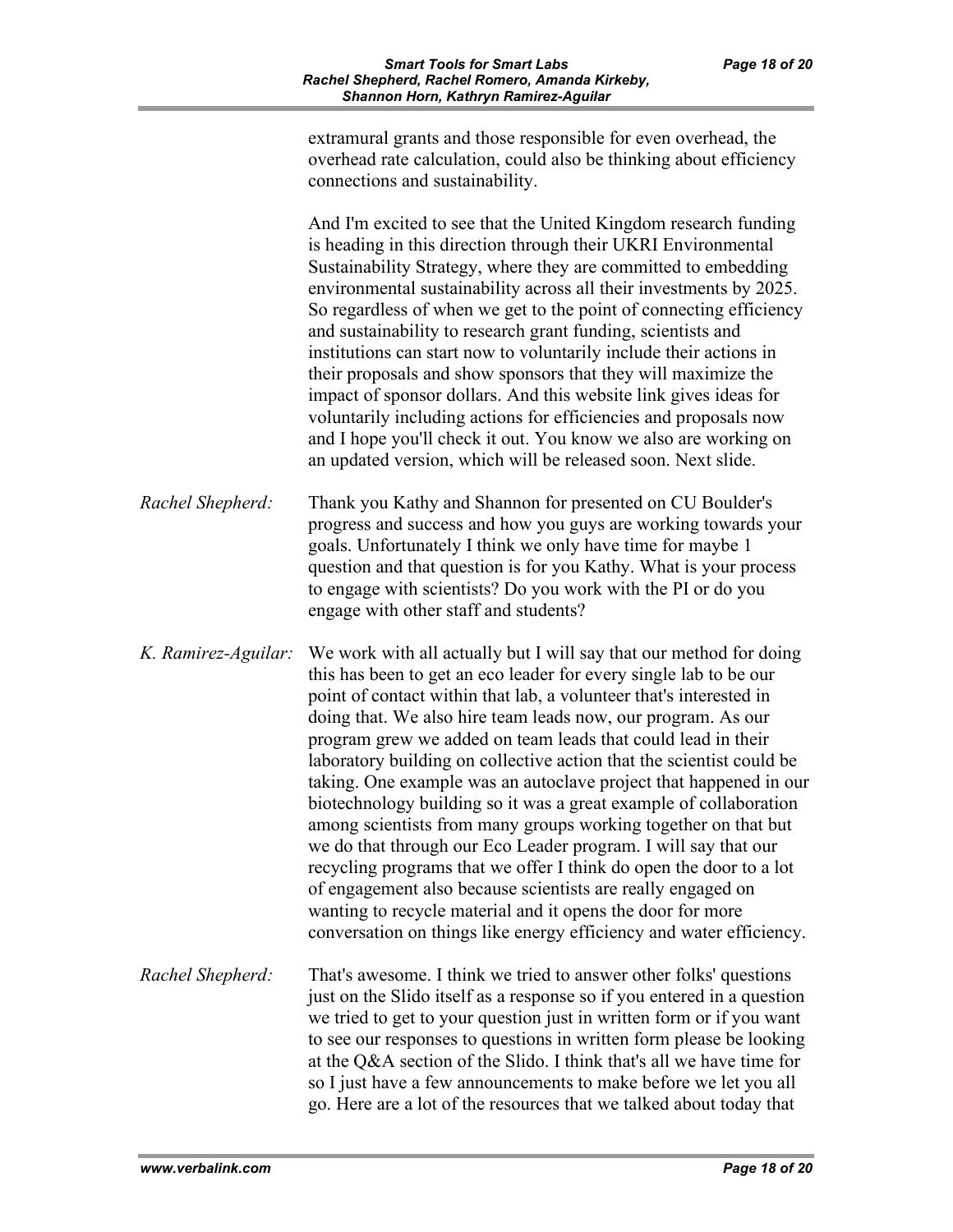you can click on in the Smart Labs Toolkit, programs and information that CU Boulder has provided, so please check out the additional resources here. Next slide.

I don't think we'll have time for poll questions so I think we're going to skip that but I encourage you to take the moment that we're supposed to have the poll question and check out the questions and responses in Slido in the Q&A box. So if you can go to the next slide, we're excited to announce registration for the 2021 Better Buildings Summit, Better Buildings Better Plants Summit, which is now open. The Summit is taking place May 17th-20th and will feature engaging and interactive sessions along with opportunities for attendees to network with their fellow industry peers and experts. To learn more and register for this virtual, no-cost event go to betterbuildings.com and it will be in the Better Buildings Solutions Center. Next slide.

Maybe that's the last slide. The next webinar will – there we go – we hope you join us for the next webinar, which is on March 16th and it's entitled Leveling the Slope: Helping State and Local Governments Reach Their Energy Goals. This webinar will demonstrate the Slope platform functionality as a tool and provide examples of the application assisting state and local energy planning. Next slide please.

We also encourage you to visit the new Workforce Development portal and take the next step towards a career in energy efficiency and get resources, information, training, education, and job opportunities. And then lastly to watch recordings of the Better Buildings Virtual Summit, the 2020 Summer Webinar Series, and technical presentations from our national labs we encourage you to visit the OnDemand Webinars Library where all previously recorded presentations are archived including this one.

And then I think this is now the last slide, which is that I want to thank our panelists today very much for taking the time to speak with us. Feel free to contact any of us if you have any additional questions, especially if we didn't get to it in the Q&A. I want to thank you all for joining this Smart Labs webinar today and I also encourage you to follow us on Better Buildings Initiative on Twitter for the latest news. You'll receive an email notice when this session is available on the Better Buildings Solutions Center where you could watch it or send it to other people to watch this webinar. So again thank you for joining and we look forward to seeing you on our next webinar. Have a great day.